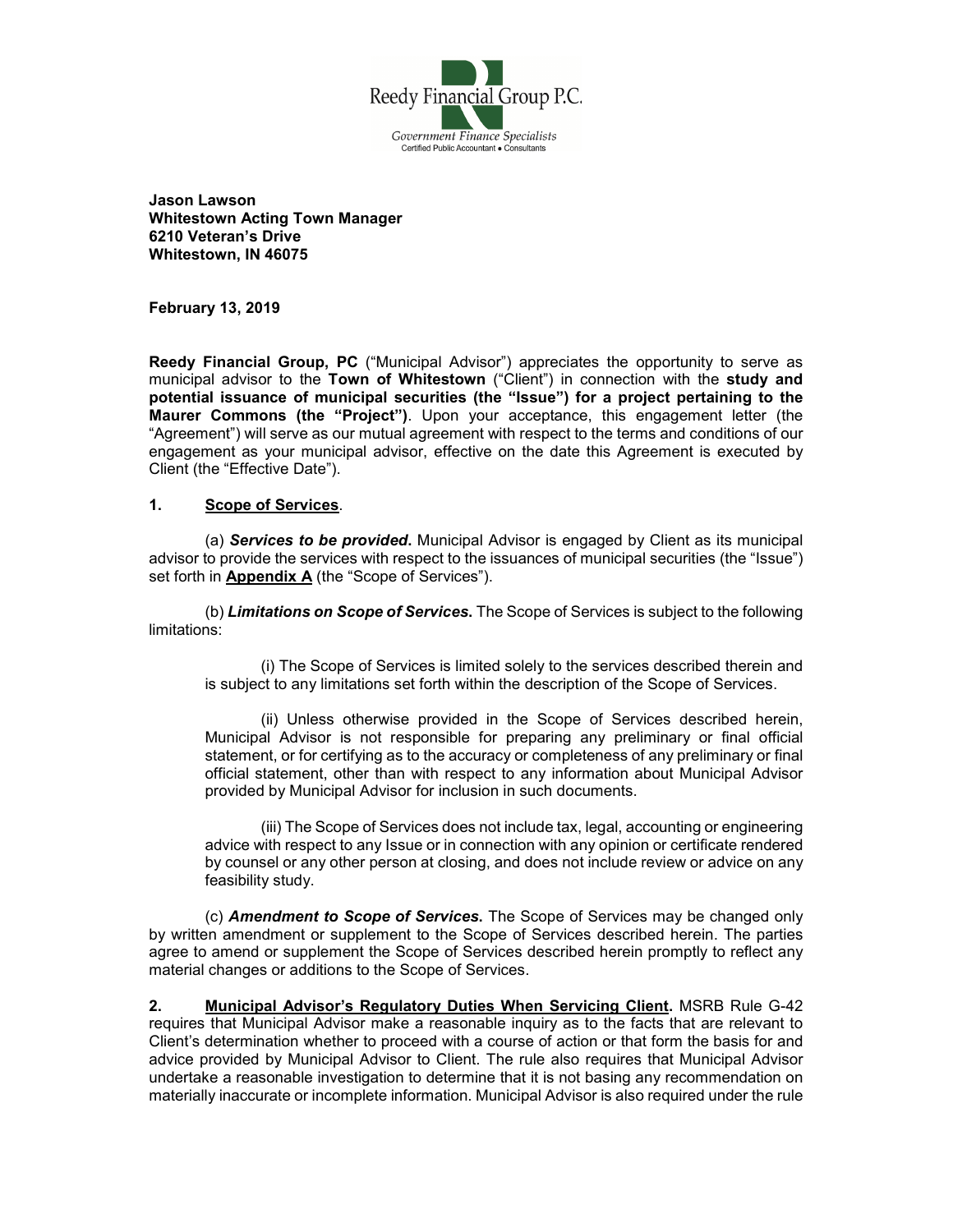to use reasonable diligence to know the essential facts about Client and the authority of each person acting on Client's behalf.

Client agrees to cooperate, and to cause its agents to cooperate, with Municipal Advisor in carrying out these regulatory duties, including providing to Municipal Advisor accurate and complete information and reasonable access to relevant documents, other information and personnel needed to fulfill such duties. In addition, Client agrees that, to the extent Client seeks to have Municipal Advisor provide advice with regard to any recommendation made by a third party, Client will provide to Municipal Advisor written direction to do so as well as any information it has received from such third party relating to its recommendation.

**3. Term of this Engagement.** The term of this Agreement begins on the Effective Date and ends, unless earlier terminated as provided below, at the close of business on the settlement date for the Issue. This Agreement may be terminated with or without cause by either party upon the giving of at least thirty (30) days' prior written notice to the other party of its intention to terminate, specifying in such notice the effective date of such termination.

## **4. Compensation.**

(a) *Fees and expenses***.** The fees due to Municipal Advisor hereunder shall be, and expenses incurred by Municipal Advisor along with expenses incurred in preliminary preparation of the issue, in connection with any services provided hereunder shall be reimbursed, as set forth below:

Out of Pocket Expenses: At Cost

**Position: Hourly Rate Range:**

Municipal Advisor will charge based on hours billed and at the rates outlined as follows:

| -------                                                 |                     |          |
|---------------------------------------------------------|---------------------|----------|
| Owner/Director                                          | \$125.00 - \$225.00 |          |
| Debt Financial Advising                                 |                     | \$225.00 |
| Annexation, Utility Rate Study, TIF Consulting          |                     | \$200.00 |
| Budget Consulting, Utility Consulting, Special Projects |                     | \$175.00 |
| Accounting / Bookkeeping                                |                     | \$150.00 |
| Administrative                                          |                     | \$125.00 |
| Senior Manager                                          | $$110.00 - $210.00$ |          |
| Debt Financial Advising                                 |                     | \$210.00 |
| Annexation, Utility Rate Study, TIF Consulting          |                     | \$185.00 |
| Budget Consulting, Utility Consulting, Special Projects |                     | \$160.00 |
| Accounting / Bookkeeping                                |                     | \$135.00 |
| Administrative                                          |                     | \$110.00 |
| <b>Manager</b>                                          | $$100.00 - $200.00$ |          |
| Debt Financial Advising                                 |                     | \$200.00 |
| Annexation, Utility Rate Study, TIF Consulting          |                     | \$175.00 |
| Budget Consulting, Utility Consulting, Special Projects |                     | \$150.00 |
| Accounting / Bookkeeping                                |                     | \$125.00 |
| Administrative                                          |                     | \$100.00 |
| Senior Accountant                                       | $$75.00 - $175.00$  |          |
| <b>Debt Financial Advising</b>                          |                     | \$175.00 |
| Annexation, Utility Rate Study, TIF Consulting          |                     | \$150.00 |
|                                                         |                     |          |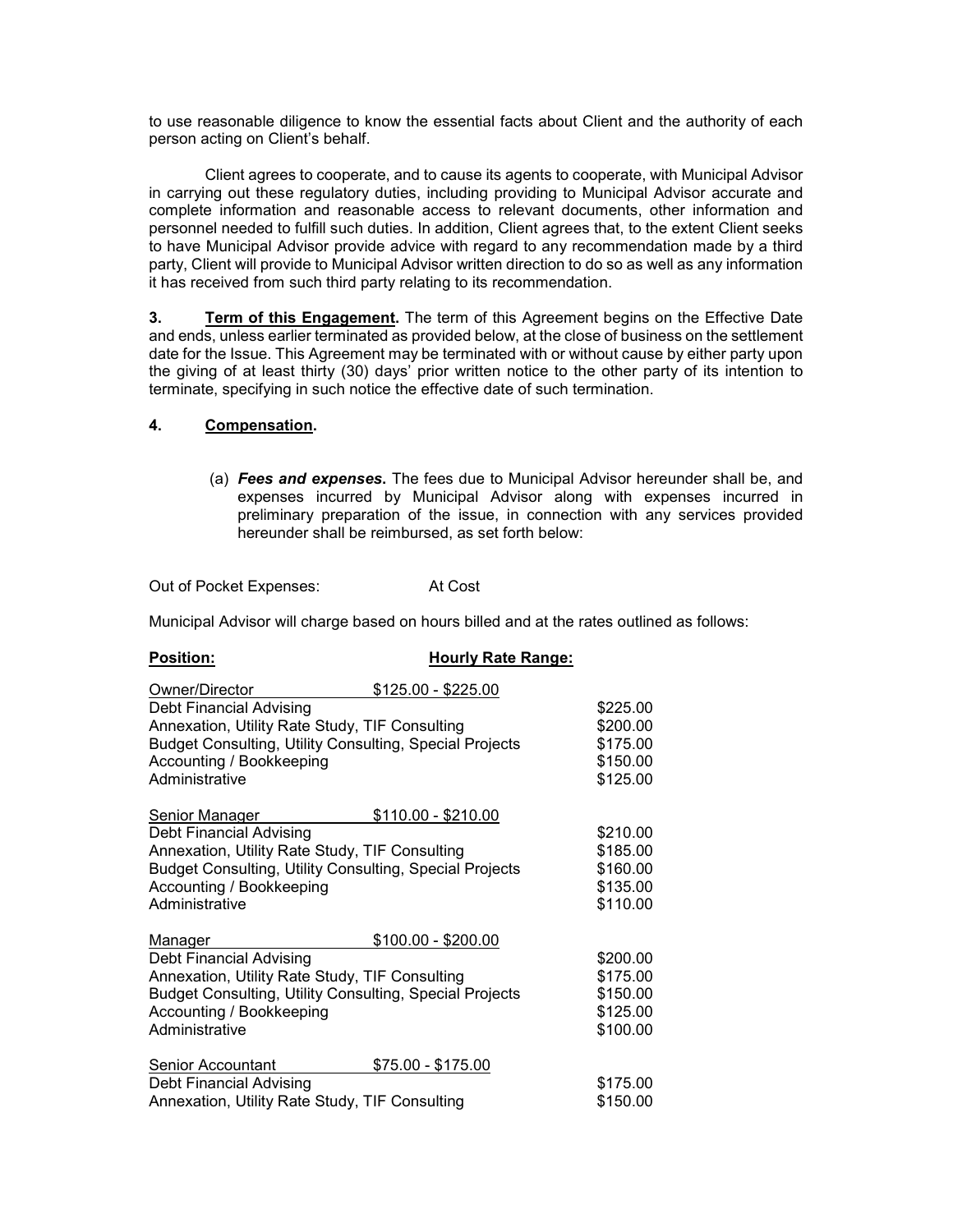| <b>Budget Consulting, Utility Consulting, Special Projects</b><br>Accounting / Bookkeeping<br>Administrative                                                                                                                           | \$125.00<br>\$100.00<br>\$75.00                        |
|----------------------------------------------------------------------------------------------------------------------------------------------------------------------------------------------------------------------------------------|--------------------------------------------------------|
| <b>Staff Accountant II</b><br>$$50.00 - $150.00$<br>Debt Financial Advising<br>Annexation, Utility Rate Study, TIF Consulting<br>Budget Consulting, Utility Consulting, Special Projects<br>Accounting / Bookkeeping<br>Administrative | \$150.00<br>\$125.00<br>\$100.00<br>\$75.00<br>\$50.00 |
| <b>Staff Accountant I</b><br>$$50.00 - $140.00$<br>Debt Financial Advising<br>Annexation, Utility Rate Study, TIF Consulting<br>Budget Consulting, Utility Consulting, Special Projects<br>Accounting / Bookkeeping<br>Administrative  | \$140.00<br>\$115.00<br>\$90.00<br>\$65.00<br>\$50.00  |
| \$50.00 - \$50.00<br>Admin<br>Administrative                                                                                                                                                                                           | \$50.00                                                |

#### Out of Pocket Expenses: At Cost

If the Client elects to not move forward with the Issue, Municipal Advisor will bill the Client for hours worked. If the Client elects to move forward with the Issue, Municipal Advisor will convert this hourly arrangement into a fixed fee to be determined based on hours worked to date and projected hours to be worked through closing of the Issue.

(b) *Limitation of liability***.** In the absence of willful misconduct, bad faith, gross negligence or reckless disregard of obligations or duties hereunder on the part of Municipal Advisor or any of its associated persons, Municipal Advisor and its associated persons shall have no liability to Client for any act or omission in the course of, or connected with, rendering services hereunder, or for any error of judgment or mistake of law, or for any loss arising out of any issuance of municipal securities, any municipal financial product or any other investment, or for any financial or other damages resulting from Client's election to act or not to act, as the case may be, contrary to any advice or recommendation provided by Municipal Advisor to Client. No recourse shall be had against Municipal Advisor for loss, damage, liability, cost or expense (whether direct, indirect or consequential) of Client arising out of or in defending, prosecuting, negotiating or responding to any inquiry, questionnaire, audit, suit, action, or other proceeding brought or received from the Internal Revenue Service in connection with any Issue or otherwise relating to the tax treatment of any Issue, or in connection with any opinion or certificate rendered by counsel or any other party. Notwithstanding the foregoing, nothing contained in this paragraph or elsewhere in this Agreement shall constitute a waiver by Client of any of its legal rights under applicable U.S. federal securities laws or any other laws whose applicability is not permitted to be contractually waived, nor shall it constitute a waiver or diminution of Municipal Advisor's fiduciary duty to Client under Section 15B(c)(1) of the Securities Exchange Act of 1934, as amended, and the rules thereunder.

**5. Required Disclosures.** MSRB Rule G-42 requires that Municipal Advisor provide you with disclosures of material conflicts of interest and of information regarding certain legal events and disciplinary history. Such disclosures are provided in Municipal Advisor's Disclosure Statement delivered to Client together with this Agreement.

**6. Choice of Law.** This Agreement shall be construed and given effect in accordance with the laws of the State of Indiana and the United States of America. The parties agree to submit to the exclusive jurisdiction and venue of the state courts serving Jackson County, Indiana, and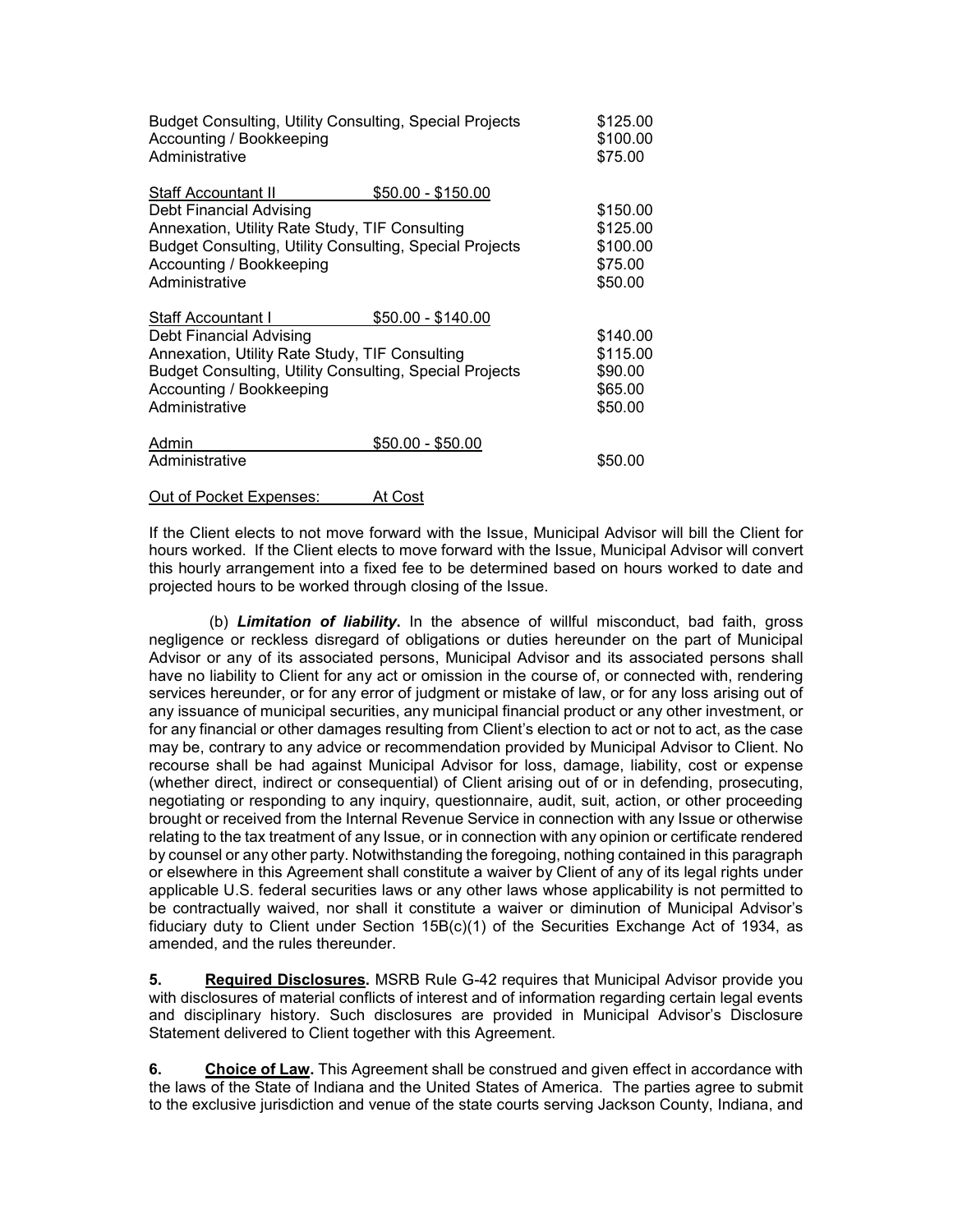the federal courts serving the Southern District of Indiana for any action arising out of, connected with, related to or incidental to the relationship established in connection with this Agreement, and each party expressly waives any objections to jurisdiction or venue in such courts.

**7. Binding Effect; Assignment.** This Agreement shall be binding upon and inure to the benefit of Client and Municipal Advisor, their respective successors and permitted assigns; provided however, neither party may assign or transfer any of its rights or obligations hereunder without the prior written consent of the other party.

**8. Entire Agreement.** This instrument, including all appendices hereto, contains the entire agreement between the parties relating to the rights herein granted and obligations herein assumed. This Agreement may not be amended, supplemented or modified except by means of a written instrument executed by both parties.

**9. Severability.** If any provision of this Agreement is, or is held or deemed to be, invalid, inoperative or unenforceable as applied in any particular case in any jurisdiction or jurisdictions because it conflicts with any provisions of any constitution, statute, rule or public policy, or for any other reason, such circumstances shall not make the provision in question invalid, inoperative or unenforceable in any other case or circumstance, or make any other provision or provisions of this Agreement invalid, inoperative or unenforceable to any extent whatever.

**10. No Third Party Beneficiary.** This Agreement is made solely for the benefit of the parties and their respective successors and permitted assigns. Nothing in this Agreement, express or implied, is intended to confer on any person, other than the parties and their respective successors and permitted assigns, any rights, remedies, obligations or liabilities under or by reason of this Agreement.

**11. Authority.** The undersigned represents and warrants that (s)he has full legal authority to execute this Agreement on behalf of Client. The following individuals have the authority to direct Municipal Advisor's performance of its activities under this Agreement:

# **Jason Lawson, Acting Town Manager**

**12. Counterparts.** This Agreement may be executed in counterparts, each of which shall be an original, but which taken together, shall constitute one and the same instrument.

**Reedy Financial Group, PC**

By: \_\_\_\_\_\_\_\_\_\_\_\_\_\_\_\_\_\_\_\_\_\_\_\_ Title: President\_\_\_\_\_\_\_\_\_\_\_\_\_\_\_\_

**ACCEPTED AND AGREED:**

**Whitestown, Indiana**

| By:                |  |
|--------------------|--|
| Title <sup>.</sup> |  |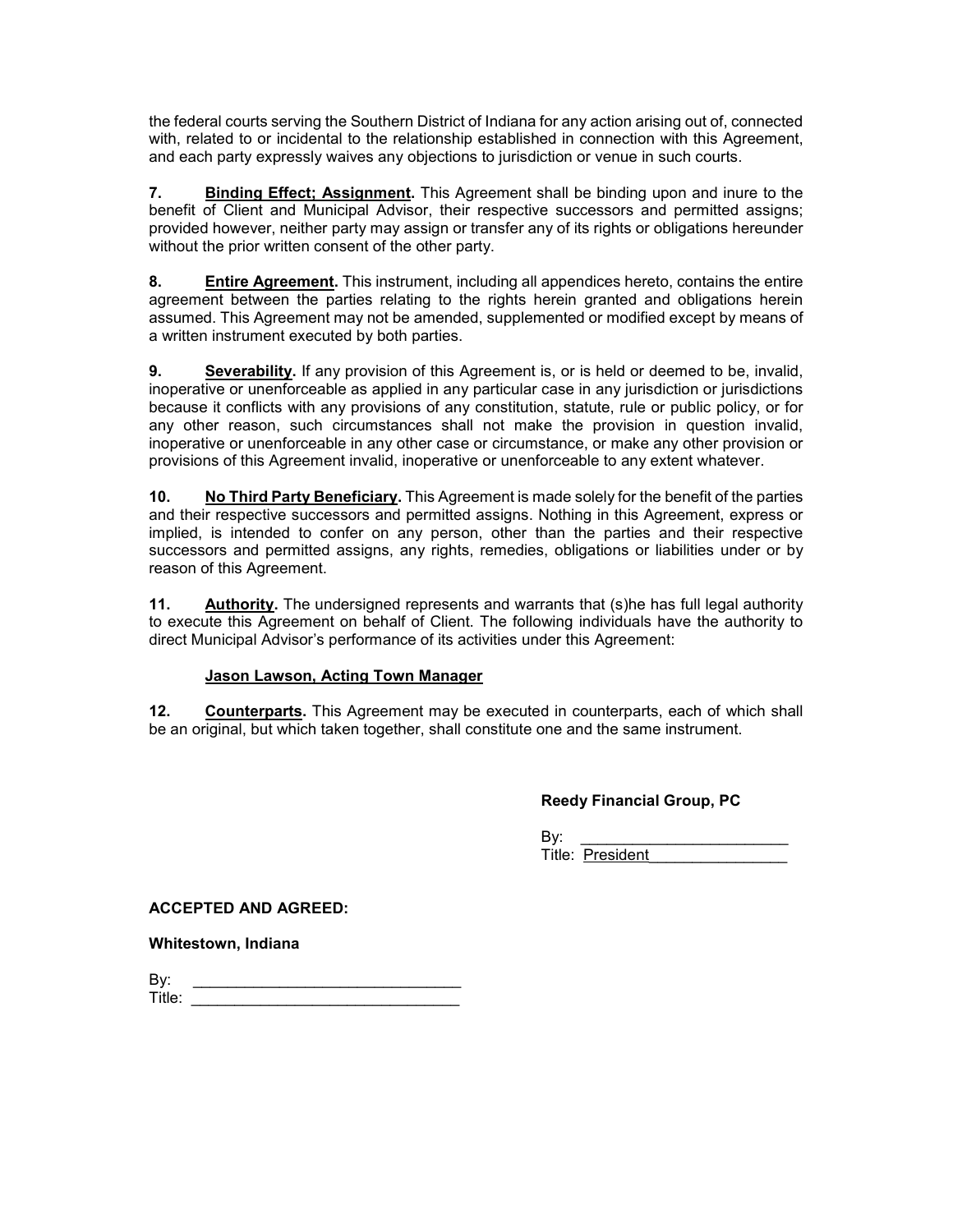## **APPENDIX A – SCOPE OF SERVICES**

The Scope of Services to be provided under this Agreement shall consist of the activities described below with respect to the planned issuance of the Client's Issue.

### **Activities**

Municipal Advisor shall or may undertake some or all of the following activities for or on behalf of Client with respect to the Issue in carrying out this engagement, as directed by Client.

Provide some or all of the following services with respect to Client's new Issue:

- **1.** Evaluate options or alternatives with respect to the proposed new Issue
- **2.** Review recommendations made by other parties to Client with respect to the new Issue
- **3.** Review financial and other information regarding Client, the proposed Issue and any source of repayment of or security for the Issue
- **4.** Consult with and/or advise Client on actual or potential changes in market place practices, market conditions, regulatory requirements or other matters that may have an impact on Client and its financing plans
- **5.** Assist Client in establishing a plan of financing
- **6.** Assist Client in establishing the structure, timing, terms and other similar matters concerning the Issue
- **7.** Prepare the financing schedule
- **8.** Provide assistance as to scheduling, coordinating and meeting procedural requirements relating to any required bond referendum, other than through cash or in-kind contributions with respect to such referendum
- **9.** Consult and meet with representatives of Client and its agents or consultants with respect to the Issue
- **10.** Attend meetings of Client's governing body, as requested
- **11.** Advise Client on the manner of sale of the Issue
- **12.** Assist in the gathering of information with respect to financial, statistical and factual information relating to Client in connection with the preparation of the preliminary and final official statement or other offering documents
- **13.** If the Issue is to be sold on a competitive bid basis and Client has not engaged disclosure counsel to prepare the preliminary and final official statement, prepare the preliminary and final official statement and the bid package, obtain CUSIP numbers and provide an electronic version of the official statement to the winning underwriter
- **14.** If the Issue is to be sold on a negotiated basis, assist in the preparation and/or review the preliminary and final official statement
- **15.** Make arrangements for printing, advertising and other vendor services necessary or appropriate in connection with the Issue
- **16.** Advise Client with regard to any continuing disclosure undertaking required to be entered into in connection with the Issue, including advising on the selection of a dissemination agent
- **17.** In a competitive bid sale, assist Client in collecting and analyzing bids submitted by underwriters and in connection with Client's selection of a winning bidder
- **18.** In a negotiated sale, assist Client in the selection of underwriters
- **19.** At the time of sale, provide Client with relevant data on comparable issues recently or currently being sold nationally and by comparable Clients
- **20.** In a negotiated sale, coordinate pre-pricing discussions, supervise the sale process, advise Client on matters relating to retail or other order periods and syndicate priorities, review the order book, advise on the acceptability of the underwriter's pricing and offer to purchase
- **21.** Advise Client with respect to recommendations made by the underwriters and other interactions between Client and the underwriters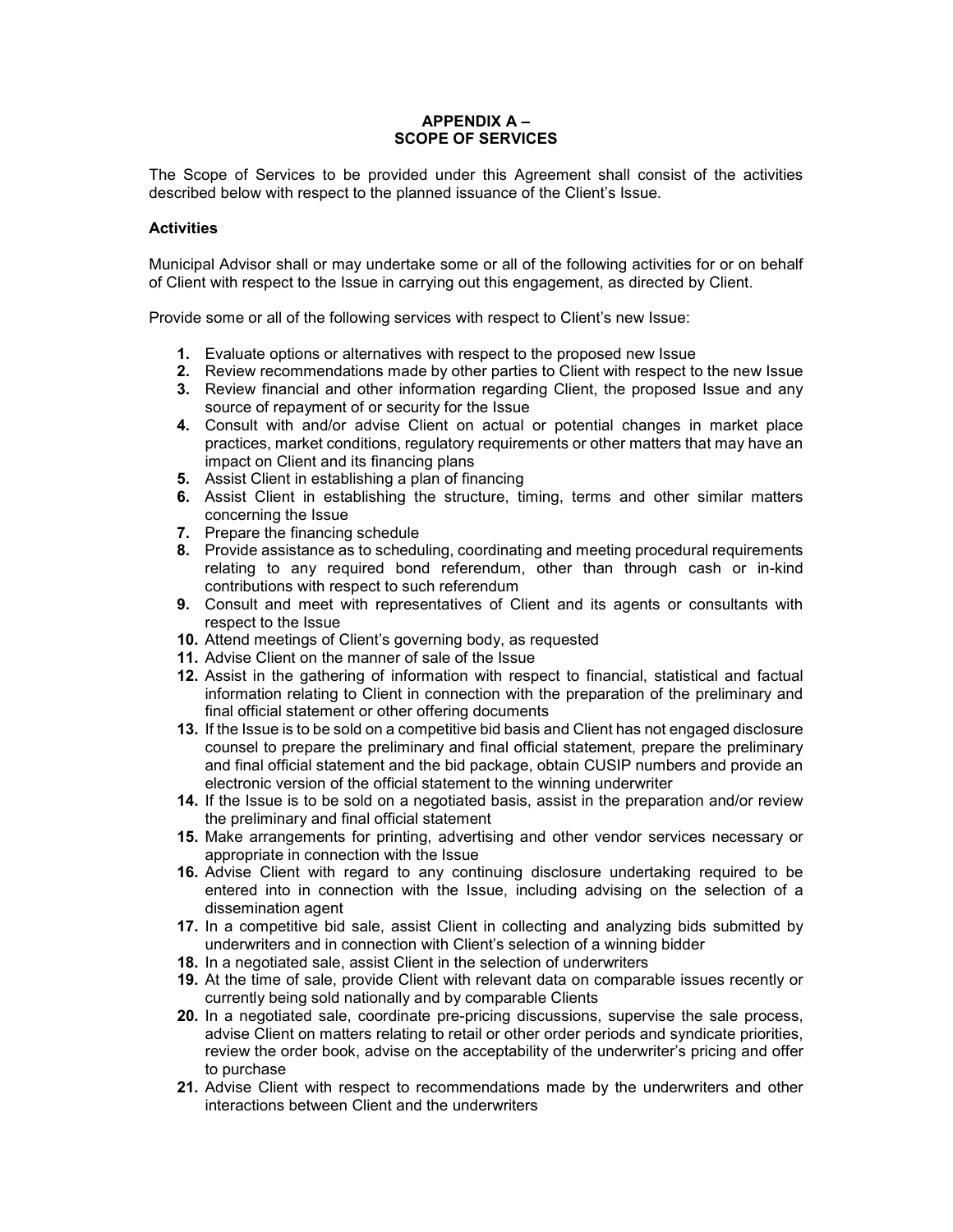- **22.** Review required underwriter disclosures to Client
- **23.** Assist Client in selecting legal and other professionals (such as trustee, escrow agent, etc.) to work on the Issue
- **24.** Respond to questions from bidders, underwriters or potential investors
- **25.** Arrange and facilitate visits to, prepare materials for, and make recommendations to Client in connection with credit ratings agencies, insurers and other credit or liquidity providers
- **26.** Work with bond counsel and other transaction participants to prepare and/or review necessary authorizing documentation of Client and other documents necessary to finalize and close the Issue
- **27.** Coordinate working group sessions, closing, delivery of the new Issue and transfer of funds
- **28.** Prepare a closing memorandum or transaction summary, together with general guidance for Client with respect to post-closing requirements relating to the use and investment of bond proceeds and the payment of debt service
- **29.** Provide such other usual and customary financial advisory services as may be requested by Client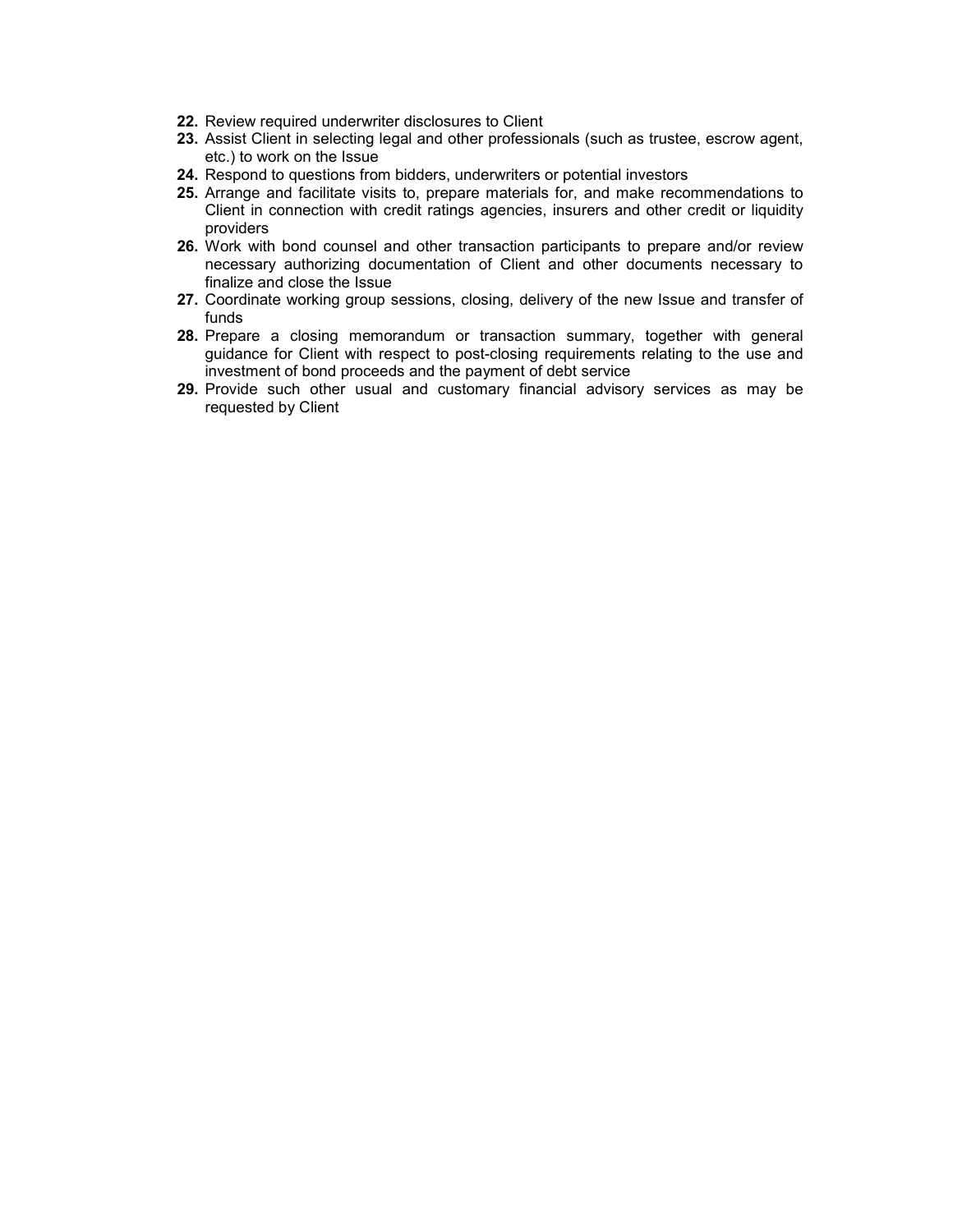#### **DISCLOSURE STATEMENT OF MUNICIPAL ADVISOR**

This Disclosure Statement is provided by Reedy Financial Group, PC ("Municipal Advisor") to the **Town of Whitestown** (the "Client") in connection with the Municipal Advisor Engagement Letter dated February 13, 2019 (the "Agreement") and is dated as of the same date as the Agreement. This Disclosure Statement provides information regarding conflicts of interest and legal or disciplinary events of Municipal Advisor required to be disclosed to Client pursuant to MSRB Rule G-42(b) and (c)(ii).

### **PART A - Disclosures of Conflicts of Interest**

MSRB Rule G-42 requires that municipal advisors provide to their clients disclosures relating to any actual or potential material conflicts of interest, including certain categories of potential conflicts of interest identified in Rule G-42, if applicable. If no such material conflicts of interest are known to exist based on the exercise of reasonable diligence by the municipal advisor, municipal advisors are required to provide a written statement to that effect.

**Material Conflicts of Interest** - Municipal Advisor makes the disclosures set forth below with respect to material conflicts of interest in connection with the Scope of Services under this Agreement, together with explanations of how Municipal Advisor addresses or intends to manage or mitigate each conflict.

**General Mitigations** - As general mitigations of Municipal Advisor's conflicts, with respect to all of the conflicts disclosed below, Municipal Advisor mitigates such conflicts through its adherence to its fiduciary duty to Client, which includes a duty of loyalty to Client in performing all municipal advisory activities for Client. This duty of loyalty obligates Municipal Advisor to deal honestly and with the utmost good faith with Client and to act in Client's best interests without regard to Municipal Advisor's financial or other interests. The disclosures below describe, as applicable, any additional mitigations that may be relevant with respect to any specific conflict disclosed below.

**I. Compensation-Based Conflicts.** The fees due under this Agreement are in a nonfixed amount established at the outset of the Agreement. This form of compensation presents a potential conflict of interest because, Municipal Advisor may recommend more time-consuming alternatives. This conflict of interest is mitigated by the general mitigations described above.

**II. Other Municipal Advisor Relationships.** Municipal Advisor serves a wide variety of other clients that may from time to time have interests that could have a direct or indirect impact on the interest of Client. For example, Municipal Advisor serves as municipal advisor to other municipal advisory clients and, in such cases, owes a regulatory duty to such other clients just as it does to Client under this Agreement. These other clients may, from time to time and depending on the specific circumstances, have competing interest, such as accessing the new issue market with the most advantageous timing and with limited competition at the time of the offering. In acting in the interest of various clients, Municipal Advisor could potentially face a conflict of interest arising from these competing client interests. None of these other engagements or relationship would impair Municipal Advisor's ability to fulfill its regulatory duties to Client.

# **PART B - Disclosures of Information Regarding Legal Events and Disciplinary History**

MSRB Rule G-42 requires that municipal advisors provide to their clients certain disclosures of legal or disciplinary events material to its client's evaluation of the municipal advisor or the integrity of the municipal advisor's management or advisory personnel.